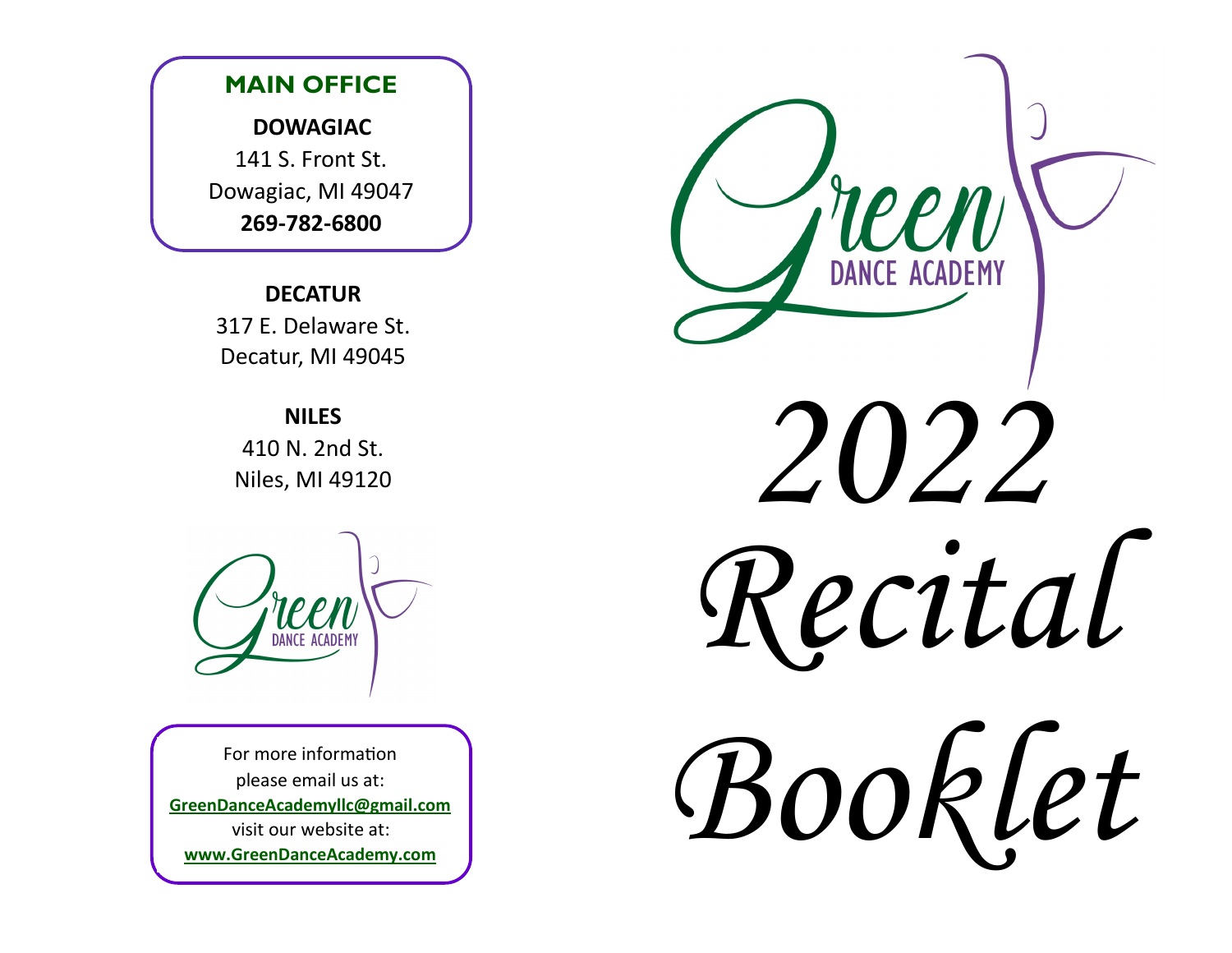## TABLE OF CONTENTS

| Makeup Instructions for Younger Levels  8 |
|-------------------------------------------|
| Makeup Instructions for Level 1 and Up  9 |
|                                           |
|                                           |



hairspray brush

1. Using a waterspray bottle, dampen hair lightly & brush hair back into a high ponytail. Secure with hair elastic.

2. Twist hair and place it in a circular

scalp then twist to push toward hair





Make sure ponytail is tight.

hold and a neat finish.

waterspray

elastic.





french pins



bun/hair net

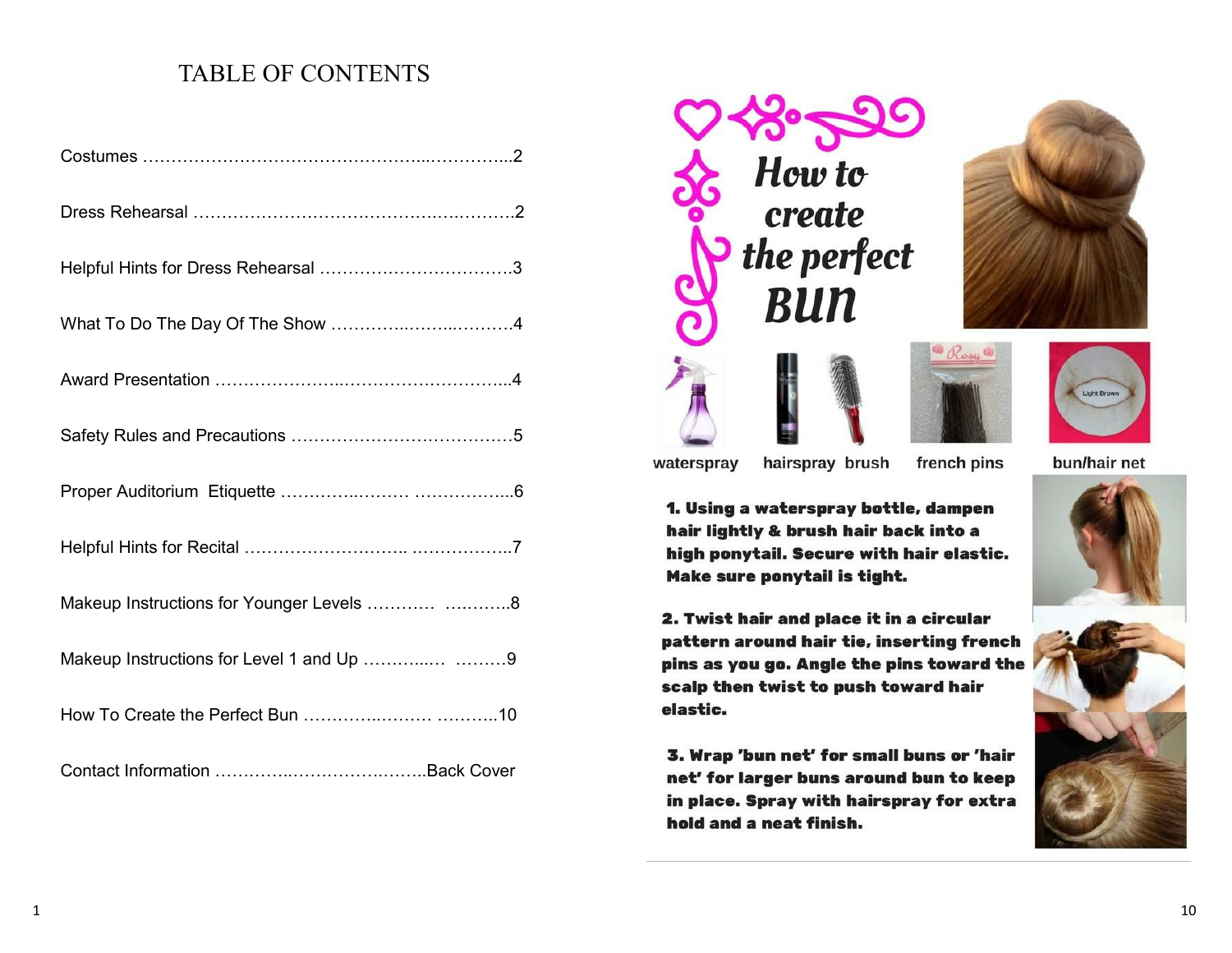## *Instructions for Makeup Application*  Level 1 and Up

#### **What You Will Need:**

- □ Black eyeliner
- □ Black Mascara
- □ Brown eye shadow (use both darker and lighter shade)
- $\Box$  Pink Blush
- □ Liquid or Powder Foundation (a shade darker than skin tone)
- □ Bright Red Lipstick

#### **Instructions:**

- 1. Apply foundation to the face being sure to blend all the way down the neck.
- 2. Apply BLACK eyeliner to the upper eyelid just along the line of eyelashes. Extend black eyeliner just beyond the outer corner of the eye to the point. Also line the lower eyelid with black eyeliner.
- 3. Apply the lighter brown eye-shadow to the entire eyelid, extending all the way to the eyebrow. Apply the darker brown eye-shadow to the outside half of the eyelid, extending all the way up to the eye-brow. (Fair haired students may wish to darken eyebrows with an eyebrow pencil.)
- 4. Apply mascara to the upper and lower eyelashes. Coat the underneath, as well as the top of the eyelash. FAKE-EYELASHES are recommended for all students in Intermediate Levels and above.
- 5. Apply a generous portion of pink blush along the cheekbones.
- 6. Finish by applying red lipstick to the lips. Lip-liner is a great way to make lips stand out on stage.

 For an in-depth tutorial, please visit the following video: https://www.youtube.com/watch?v=XX5ctq1NchU

It's Recital Time!!

## COSTUMES

- 1. Dancers should try their costumes on immediately.
- 2. Check all accessories.
- 3. Put your child's name in your costumes, tights and shoes.
- 4. Press and/or steam all costumes. Always use a low setting when ironing.
- 5. Tutus should be hung upside down.
- 6. Keep costumes hung and clean.

## DRESS REHEARSAL

Dress rehearsal and Recital, for all studios, is at the Dowagiac Performing Arts Center in Dowagiac, Michigan!

Dowagiac Middle School PAC

57072 Riverside Dr

Dowagiac, MI 49047

## Procedure

Please arrive early with hair and make-up done. If wearing fingernail or toenail polish it must be clear or French tip. NO COLOR polish.

- 1. One adult per child under 10 years old may accompany students. We ask that you not bring extra individuals to the rehearsal. Dad's will not be permitted in or near female dressing rooms.
- 2. When you arrive you will have your temperature checked then directed to the dressing rooms so your dancers can change into their costumes.
- 3. After dressing proceed to the picture room and wait for the instructor to lead them in for the group photo.
- 4. Individual photos are a first come, first serve basis so arrive early and get these done prior to the group photos.
- 5. If you are purchasing pictures for your dancer, payment is required at the time of order. No personal photos are allowed while the photographer is working.
- 6. You may video tape your child's dance at dress rehearsal. DO NOT share any videos publicly on social media to respect the privacy of our students. All choreography is property of Green Dance Academy.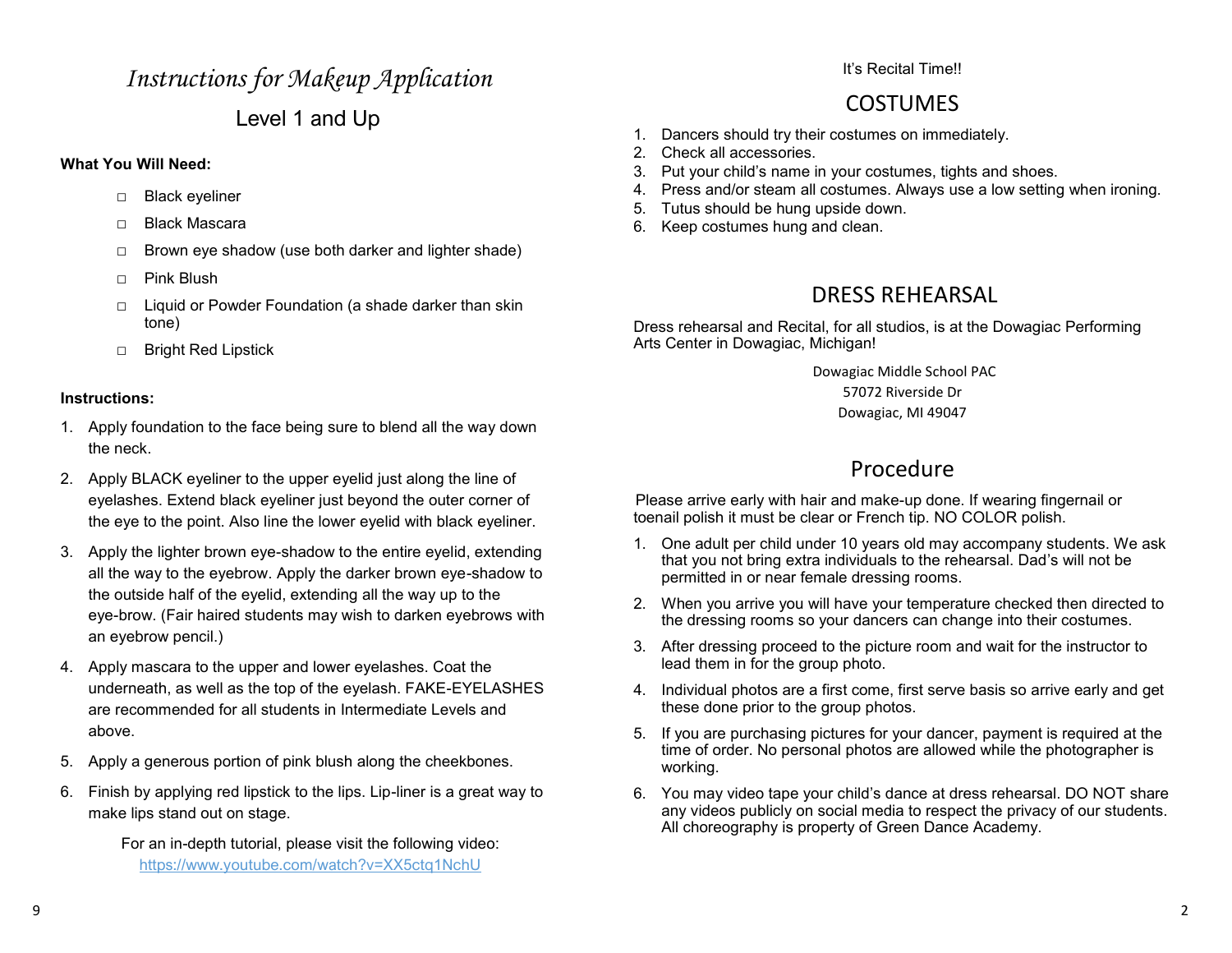## **Helpful Hints**  FOR DRESS REHEARSAL

- Have the appropriate colored tights for each dance you may want a spare pair. REMINDER: Every dancer will receive one pair of tights for each style of dance, with their costumes.
- Label your child's belongings, especially costumes, accessories and dance shoes.
- Have plenty of bobby pins, hair spray, and hair gel.
- Use hair nets to keep buns in place.
- Laundry baskets are great to carry everything in, or drop costume pieces into when changing!
- Bring an over-sized, button-up shirt to slide over their costume to protect from make-up or snacks.
- Encourage your dancer to go the bathroom **before** putting on tights and costume.
- Before you leave home...double check that you have all costumes, accessories, and shoes.





## *Instructions for Makeup Application*  Creative Movement, Debut, Premiere & Encore Level

#### **What You Will Need:**

- □ Black Mascara
- □ Pink or Brown eye shadow
- □ Pink Blush
- □ Liquid or Powder Foundation (1 shade darker than skin tone)
- □ Bright Red Lipstick
- □ Black Eye-Liner (optional)

#### **Instructions:**

- 1. Apply foundation to the face being sure to blend all the way down the neck.
- 2. Apply Pink or Brown eye-shadow all the way up to the eyebrow.
- 3. Apply mascara to the upper and lower eyelashes. Coat the underneath, as well as the top of the eyelash. .
- 4. Apply a generous portion of pink blush along the cheekbones.
- 5. Finish by applying red lipstick to the lips.
- 6. Apply BLACK eyeliner to the upper eyelid along the line of eyelashes. Also line the lower eyelid with black eyeliner. Eye-Liner is optional for our younger dancers.

Parents of dancers in Creative Movement, Debut, Premiere, Encore, can decide if they feel comfortable putting eye-liner on their dancer.

The following You Tube Video gives a great explanation for hair and makeup for younger dancers. Please take the time to watch it before recital!

https://youtu.be/0\_gDsZ3sE4A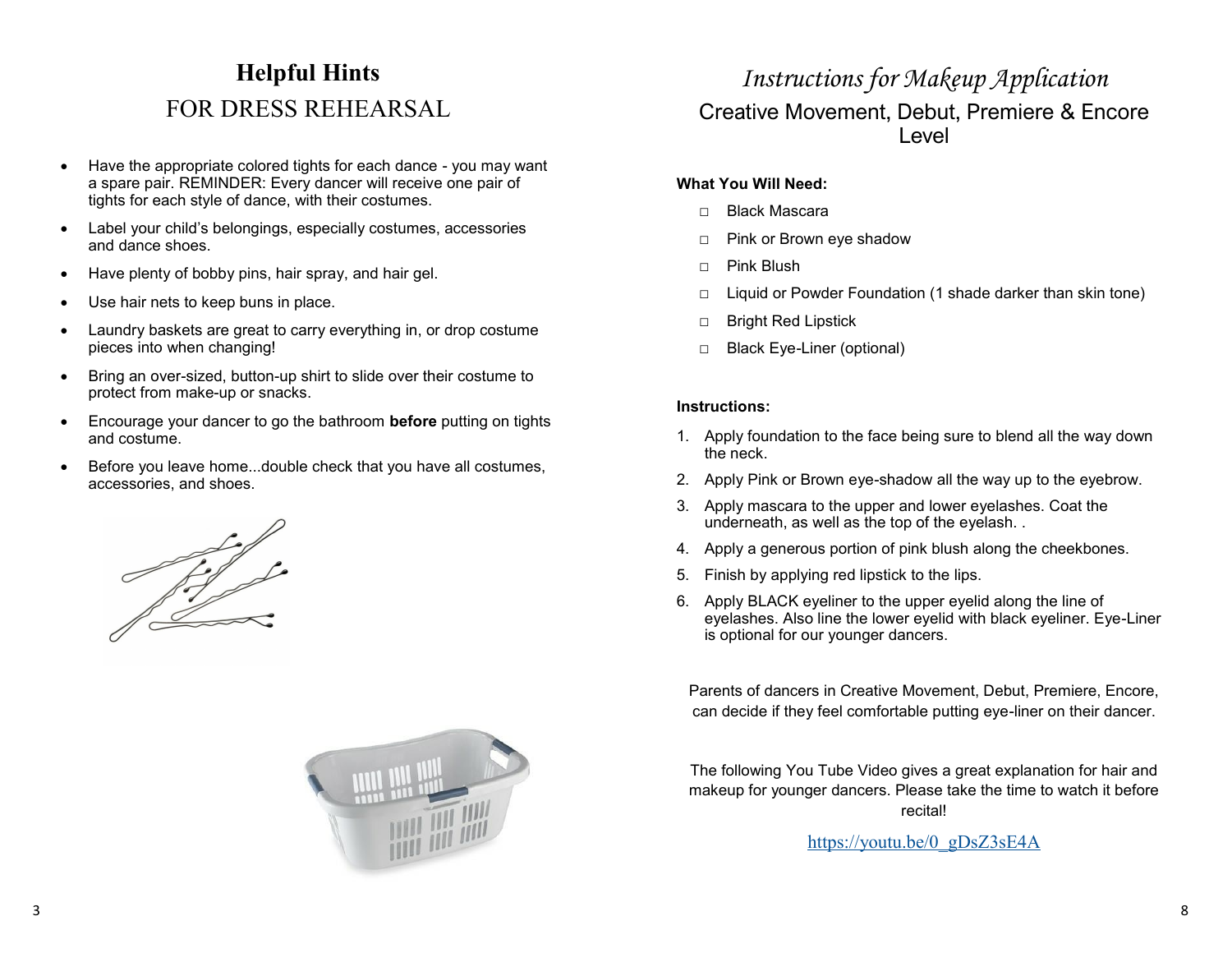# **Helpful Hints**  FOR RECITAL

#### **To Be Prepared:**

- □ ARRIVE EARLY (at least 30 minutes) to check in your child, get temperatures taken and allow time to get them ready and use the restroom.
- □ If your dancer is 10 years old or younger, find a room mom and let them know if you will be coming back to change your dancer or not.
- $\Box$  ALL Dancers (not just the young ones) are to stay in their assigned room.
- □ Dancers may NOT wander the hallways!
- □ Dancers are NOT allowed in the auditorium with costumes on. They MUST change into their regular clothes or cover up. Please remember they must have a ticket to enter the auditorium unless they are sitting on a lap.
- $\Box$  Bring a quiet activity to entertain your child during waiting times (deck of cards, coloring book and crayons). A blanket to sit on is helpful. AVOID ANYTHING MESSY.
- □ Encourage your child to listen to his/her room parents.



#### IT'S SHOWTIME!

## WHAT TO DO THE DAY OF THE SHOW

## Preparation

- Do all hair and make-up before arriving.
- NO body glitter or spray glitter of any kind will be permitted.
- NO jewelry unless part of recital costume.
- Any body piercings or tattoos must be covered.

## Arrival

- 1. Arrive 30 minutes early with hair and make-up done. Please NO COLOR polish. You must apply stage make-up on your child as the lights tone down the features of their faces. (refer to your make-up and hair instructions at the back of this booklet)
- 2. Only one adult per dancer, for students 10 years and younger, will be allowed in the dressing rooms. At the CHECK-IN table, get your temperature taken and sign in your child. If there are any special notes concerning your dancer, they MUST be written at the CHECK-IN table.
- 3. Proceed with your child to their assigned dressing room and look for their classmates. CHECK IN WITH A ROOM MOM! NO MALE PARENT OR GUARDIANS ARE ALLOWED IN OR NEAR THE GIRLS DRESSING ROOMS. You will be asked to wait by the check-in table and our staff will be happy to help you.
- *4. ALL PARENTS MUST LEAVE THE BACKSTAGE 15 MINUTES PRIOR TO THE SHOW. ONLY ROOM MOMS AND THE BACKSTAGE CREW WILL BE PERMITTED BACKSTAGE THROUGHOUT THE ENTIRE SHOW.*

## AWARD PRESENTATION

- The awards presentation will commence at the beginning of each show.
- 10 minutes PRIOR to the show all dancers participating in the Award Presentation will need to line up in the hallway. All Students must return their award when they exit the stage after the first show.
- Please check our Awards List at each studio and also at Dress Rehearsal for your dancer's awards, as all dancers will receive an award.
- Dancers may appear on stage in street attire or their 1st costume depending on the order of their appearance in the Recital.